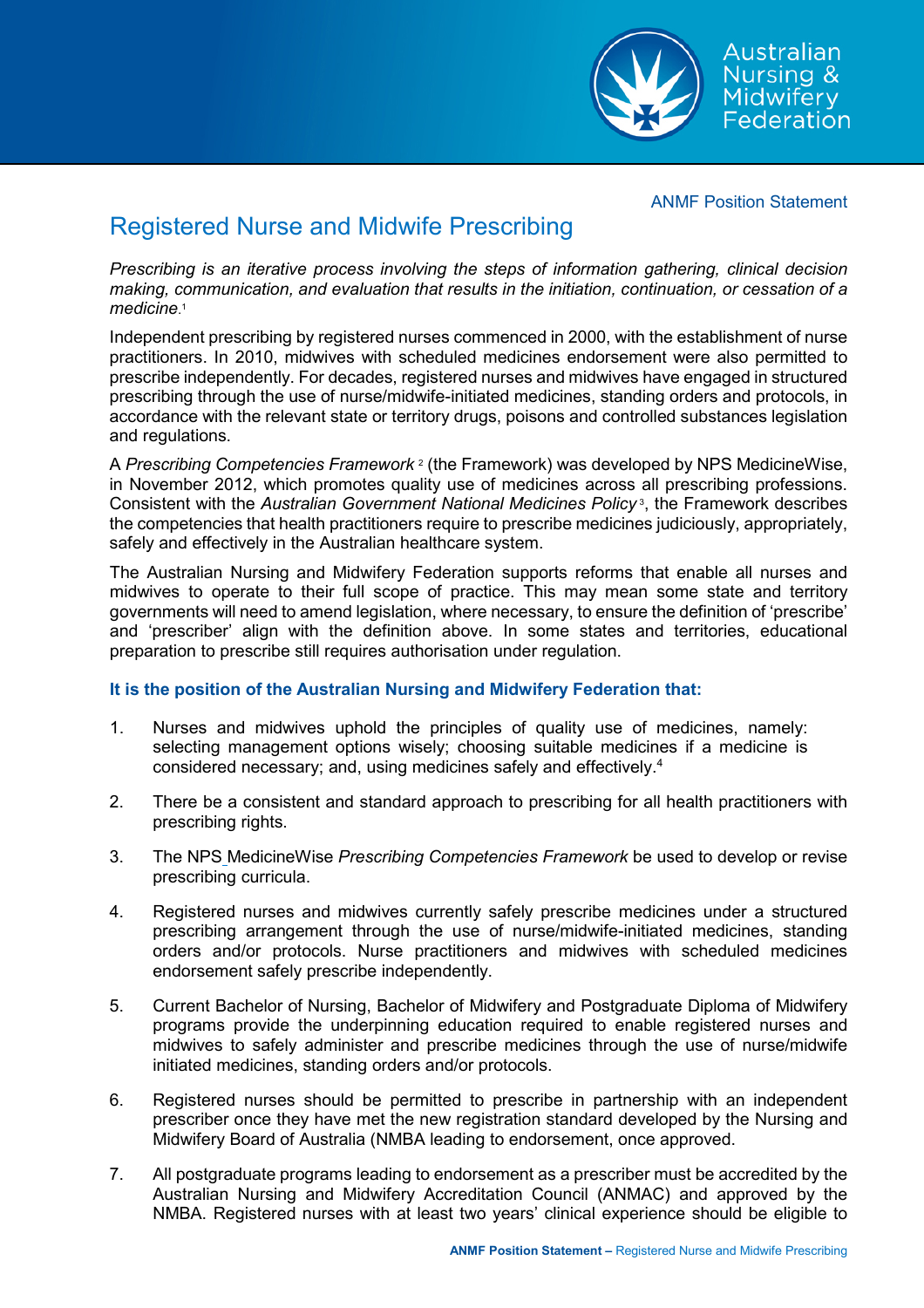

## ANMF Position Statement

Australian Nursing & Midwiferv Federation

enter an ANMAC accredited and NMBA approved program (Post Graduate Certificate or equivalent level) leading to endorsement as a partnership (designated) registered nurse prescriber. Successful completion of an approved program should enable prescribing in partnership as a designated registered nurse prescriber, with a health practitioner authorised to prescribe independently, such as a nurse practitioner.

- 8. Registered nurses and midwives with an endorsement that permits them to prescribe should be paid an allowance in addition to any other payment or allowance.
- 9. Registered nurses with an endorsement for scheduled medicines (rural and isolated practice), commonly referred to as 'RIPERN', who have completed an ANMAC accredited and NMBA approved postgraduate program to enable them to supply medicines under protocol, should:
	- a. not be disadvantaged under any regulatory prescribing reforms;
	- b. have their endorsement recognised for the life of their registration;
	- c. be provided with the opportunity to convert to endorsement as a partnership (designated) prescriber following completion of an ANMAC accredited and NMBA approved bridging program, at no cost or disadvantage.
- 10. The existing NMBA endorsement process for independent prescribing by nurse practitioners and midwives is supported. Independent prescribing remains the remit of endorsed nurse practitioners and midwives with scheduled medicines endorsement.
- 11. State and Territory Drugs and Poisons legislation and regulations should enable, or be amended to support:
	- a. structured prescribing by registered nurses and midwives; and
	- b. partnership prescribing (designated) by registered nurses.

### **Glossary of terms:**

### Administering medicine

The process of giving a dose of medicine to a person or a person taking a medicine.<sup>5</sup>

#### **Prescribing**

Prescribing is an iterative process involving the steps of information gathering, clinical decision making, communication, and evaluation that results in the initiation, continuation, or cessation of a medicine. $^{\rm 6}$ 

### Structured prescribing

Prescribing occurs where a prescriber with a limited authorisation to prescribe medicines by legislation, requirements of the national Board and policies of the jurisdiction or health service, prescribes medicines under a guideline, protocol or standing order. $^7$ 

### Partnership prescribing

Prescribing occurs where a prescriber undertakes prescribing within their scope of practice in partnership (designated) with an authorised independent prescriber. The partnership prescriber has been educated to prescribe and has a limited authorisation to prescribe medicines by legislation, requirements of the national Board and policies of the jurisdiction, employer or health service. The partnership (designated) prescriber recognises their role in the health care team and ensures appropriate communication occurs between team members and the person taking the medicine. $^8$